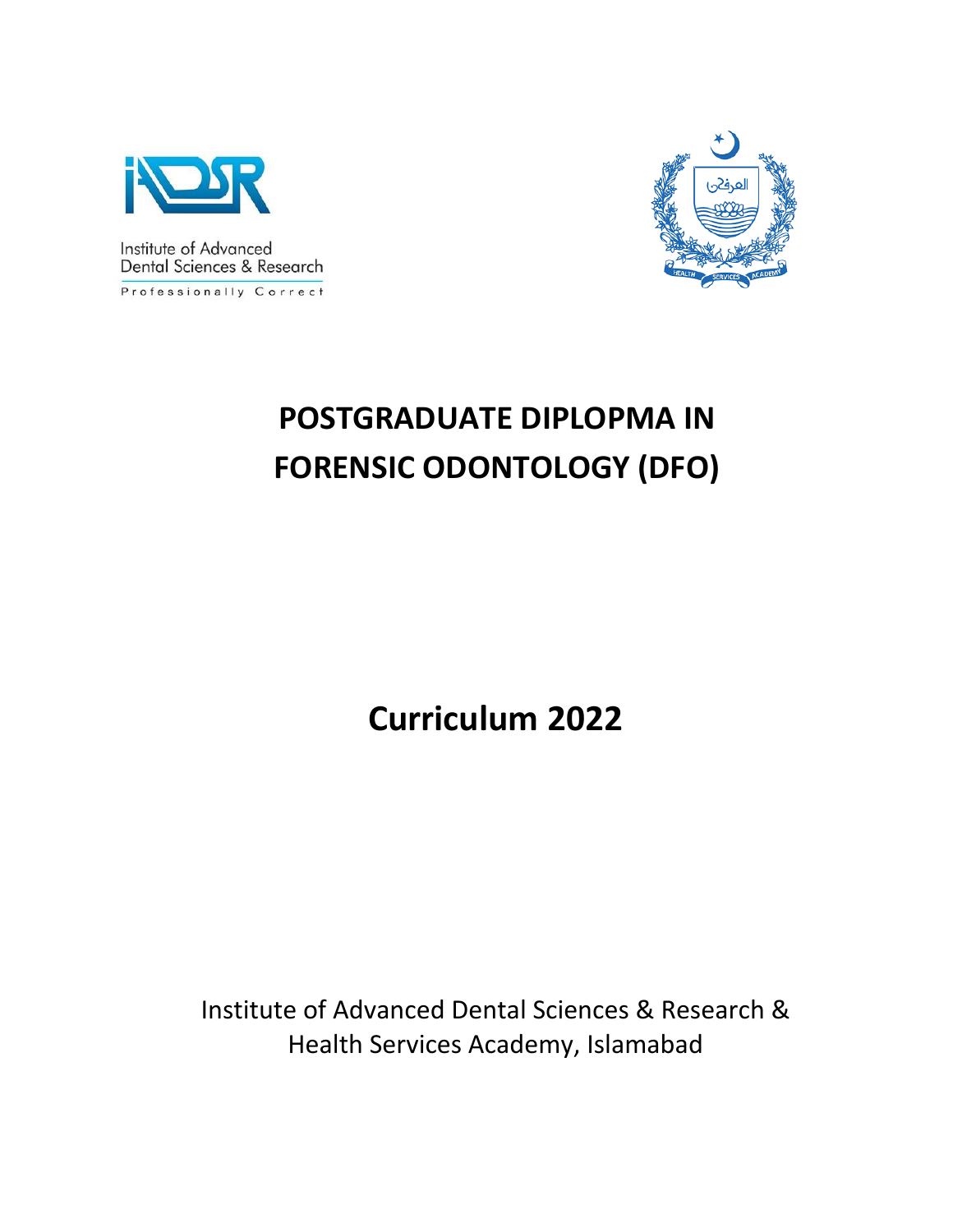## **POSTGRADUATE DIPLOMA IN FORENSIC ODONTOLOGY (DFO)**

## **I. INTRODUCTION**

The discipline of Forensic Odontology involves the application of extensive dental specific knowledge to legal and criminal issues. The subject focuses primarily on human identification, disaster victim identification, age assessment, examination of bite marks and medico-legal scenarios related to facial and oral structures.

The specialty has proven its role in Pakistan from medico-legal inquest to counter terrorism support also showed its endurance while air crash victim identification and brought resolve with expertise to the grieving families. The needs of such specialist are in demand world over especially in third world countries where disasters struck quite often.

A forensic odontologist has a sound knowledge in dental anatomy, pathology, natural sciences, forensic medicine, laws and relevant legislation. Good oral, written communication and interpersonal skills. He/she has an ability to work as a team member and also autonomously. He/she understands the humanistic aspects of bereavement, an inquiring mind and has professional and integrity to initiate ethical research. The objective is to train a candidate to international standards so as to ensure higher competence in both general and special area of interest and prepare him/her, for a career in this specialty.

## **II. COMPETENCIES OF THE DFO PROGRAM**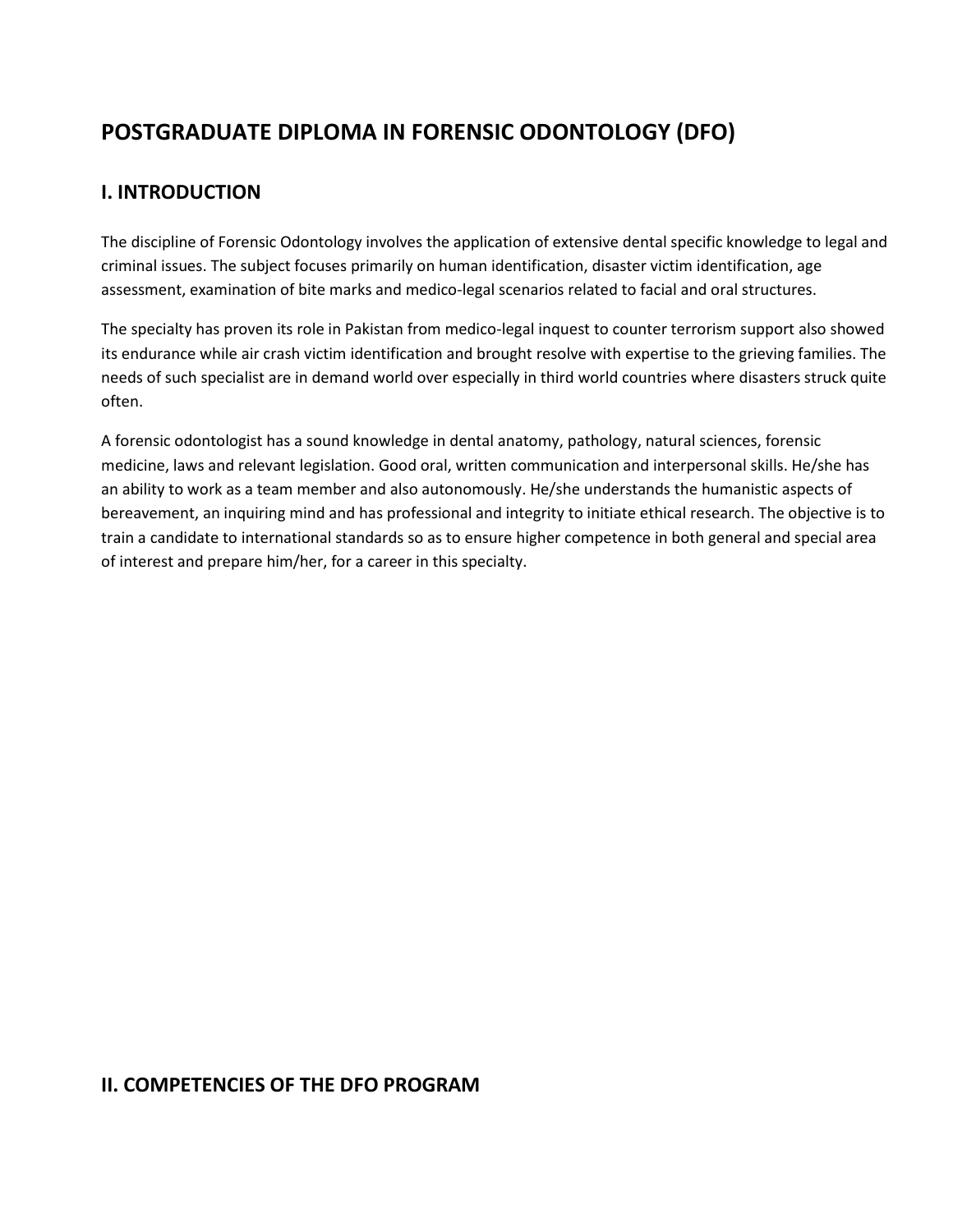The graduates of the DFO program will be prepared to:

- Ascertain dentition for forensic identification of humans.
- Analyze the orofacial trauma.
- Write Medico legal reports / Opinions and able present to authorities.
- Perform dental comparisons in medico legal incidents.
- Proficient in dental superimposition for identification.
- Competently perform a dental age assessment of a deceased or living person.
- Identify bite mark and can conduct the bite mark analysis.
- Assess appropriate teeth for all types of DNA analysis.
- Prepare medico-legal forensic odontology reports
- Liaise with other medical, scientific and police specialists in line with their role and expertise.
- Understand limitations and Jurisdiction of forensic Odontology.
- Preform Forensic photography when required.
- Work as a mentor and support other members of the profession.
- Demonstrate commitment to professional and ethical values in all activities.
- Able to perform as a good teacher and life-long learner.
- Provide feedback and address performance problems and issues quickly and effectively.

#### **III. PROGRAM LENGTH**

It is **One-Year** program comprising of 2 semesters and each semesters' duration is 16 Weeks.

#### **IV. COURSE-WISE CREDIT HOURS AND MARKS DITRIBUTION**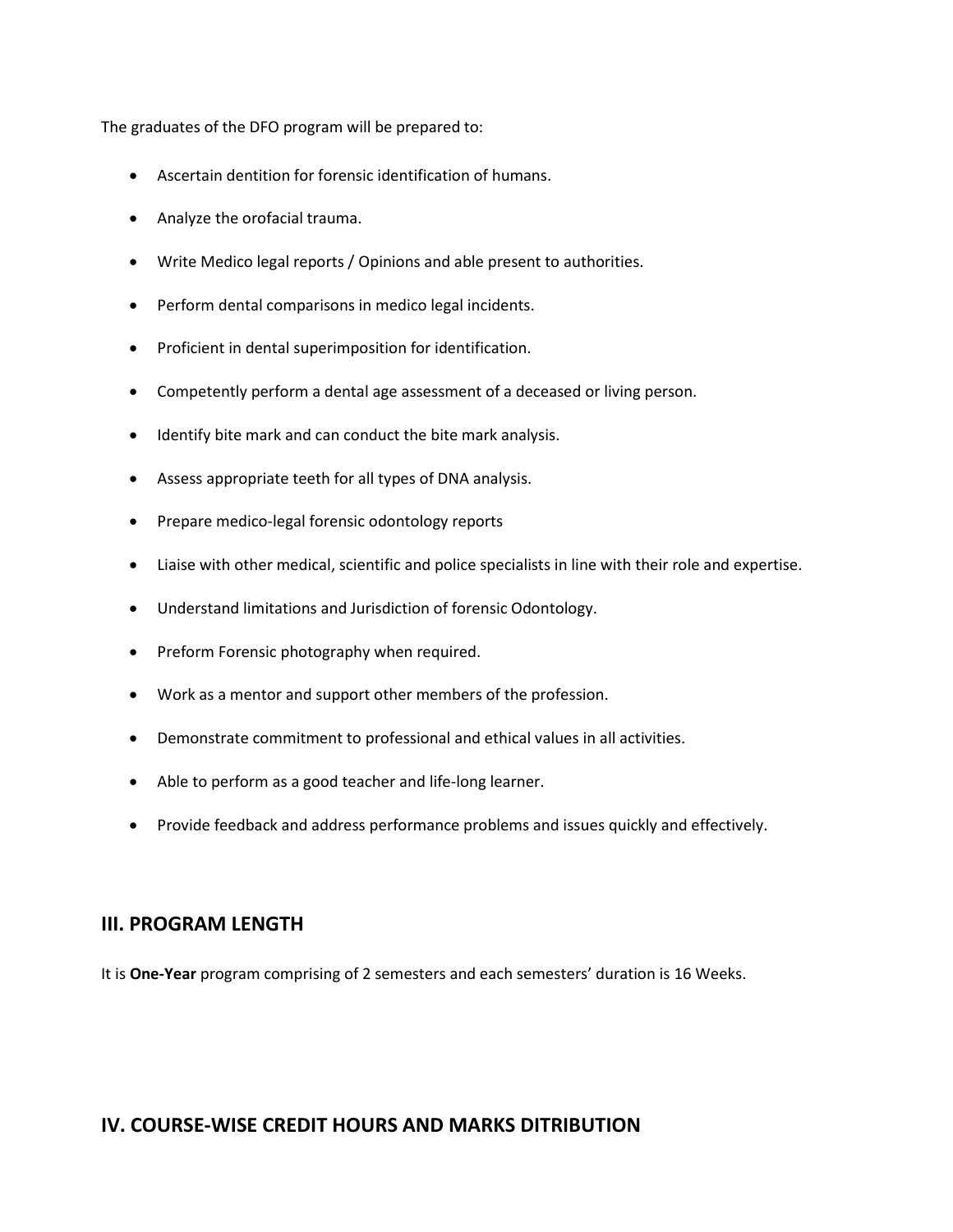| <b>Semester</b>                                  | <b>Course code</b>                                                        | <b>Course Title</b>                                                         | <b>Credit hours</b> | <b>Marks</b> |
|--------------------------------------------------|---------------------------------------------------------------------------|-----------------------------------------------------------------------------|---------------------|--------------|
| Courses for First Semester of DFO                |                                                                           |                                                                             |                     |              |
| I                                                | <b>DFO 501</b>                                                            | Introduction to Forensic Sciences and<br><b>Biometrics</b>                  | 01                  | 50           |
| $\mathbf{I}$                                     | <b>DFO 502</b>                                                            | <b>Basic Concepts of Forensic Odontology</b>                                | 01                  | 50           |
|                                                  | <b>DFO 503</b>                                                            | Oral Anatomy & Tooth Morphology                                             | 01                  | 50           |
| T                                                | <b>DFO 504</b>                                                            | Basics of physiology, biochemistry,<br>molecular biology & microbiology     | 01                  | 50           |
|                                                  | <b>DFO 505</b>                                                            | Criminology, Law, Ethics and Legal aspects in<br><b>Forensic Odontology</b> | 01                  | 50           |
| $\mathbf{I}$                                     | <b>DFO 506</b>                                                            | Human Identification/Disaster Victim<br>Identification                      | 01                  | 50           |
| $\mathbf{I}$                                     | <b>DFO 507</b>                                                            | <b>Advanced Techniques in Forensic</b><br>Odontology                        | 01                  | 50           |
| L                                                | <b>DFO 508</b>                                                            | <b>Forensic Genetics and Biostatistics</b>                                  | 01                  | 50           |
| ı                                                | <b>DFO 509</b>                                                            | Forensic Pathology and Toxicology                                           | 01                  | 50           |
| $\mathbf{I}$                                     | <b>DFO 510</b>                                                            | <b>Forensic Radiology</b>                                                   | 01                  | 50           |
| $\mathbf{I}$                                     | <b>DFO 511</b>                                                            | Forensic Medicine                                                           | 01                  | 50           |
| T                                                | <b>DFO 512</b>                                                            | Dental records Maintenance and<br>Information Management systems            | 01                  | 50           |
| Sub Total for First semester Credit hours/Marks  |                                                                           |                                                                             | 12                  | 600          |
| Courses for Second Semester of DFO               |                                                                           |                                                                             |                     |              |
| $\ensuremath{\mathsf{II}}$                       | <b>DFO 513</b>                                                            | Forensic Odontology Research Project                                        | 03                  | 150          |
| $\ensuremath{\mathsf{II}}$                       | On the Job Practicum in Forensic Medicine Departments<br>and/ or Hospital |                                                                             | 03                  | 150          |
| Sub Total for Second semester Credit hours/Marks |                                                                           |                                                                             | 06                  | 300          |
| Total Credit hours/Marks for DFO                 |                                                                           |                                                                             | 18                  | 900          |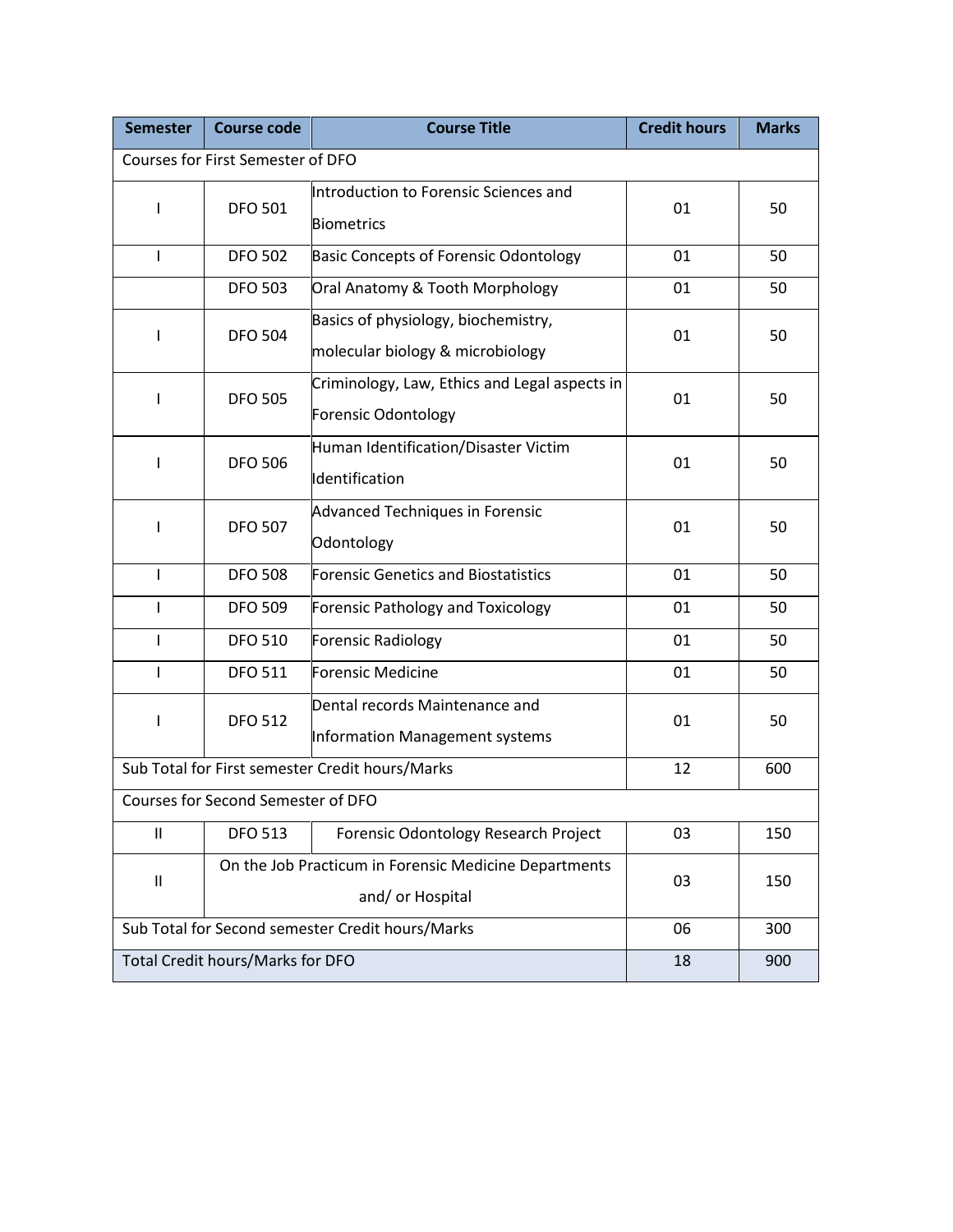## **V. RESEARCH PROJECT (3-CREDIT)**

The student will be advised to select a forensic odontology topic with his/her professional requirements during the first semester. The proposal formulated hasto be critically appraised by the Academic Committee of IADSR and simultaneously the Institutional Research Board (IRB) before the beginning of the second semester. The committee can suggest changes which will be communicated to the student at the time of critical appraisal. The students will carry out data collection, data analysis, interpretation and presentation of the results leading to conclusions from the study under the research report writing guidelines. The primary educational objective of the research report is to demonstrate appropriate consideration and application of core concepts, skills, and knowledge in analyzing a public health problem within any of the proscribed frameworks. The core area competencies must be addressed in each project. These competency areas cut across the domains identified for each specific framework. For example, quantitative competence may be demonstrated in the literature review and/or methodology section and/or results and/or discussion section of a publication framework. All papers are required to demonstrate minimum competence but are held accountable to a level of competence consistent with the problem and framework as defined by the student.

## **VI. ON THE JOB PRACTICUM (3-CREDIT)**

A forensic odontologist has a sound knowledge in dental anatomy, pathology, natural sciences, forensic medicine, laws and relevant legislation. Good oral, written communication and interpersonal skills. He/she has an ability to work as a team member and also autonomously. He/she understands the humanistic aspects of bereavement, an inquiring mind and has professional and integrity to initiate ethical research. The objective is to train a candidate to international standards so as to ensure higher competence in both general and special area of interest and prepare him/her, for a career in this specialty. The goal of the practicum isto provide a structured and supervised opportunity forthe studentto apply the theories, principles, knowledge and skills of as learned in the classroom, in a practice setting. The practice experience occurs in a carefully selected health organizations approved by Program Coordinator and is supervised by IADSR & HSA faculty and an immediate supervisor/mentor. This considers the transition from education to professional practice. At the conclusion the students are required to present their project in the form of a written report or as a poster.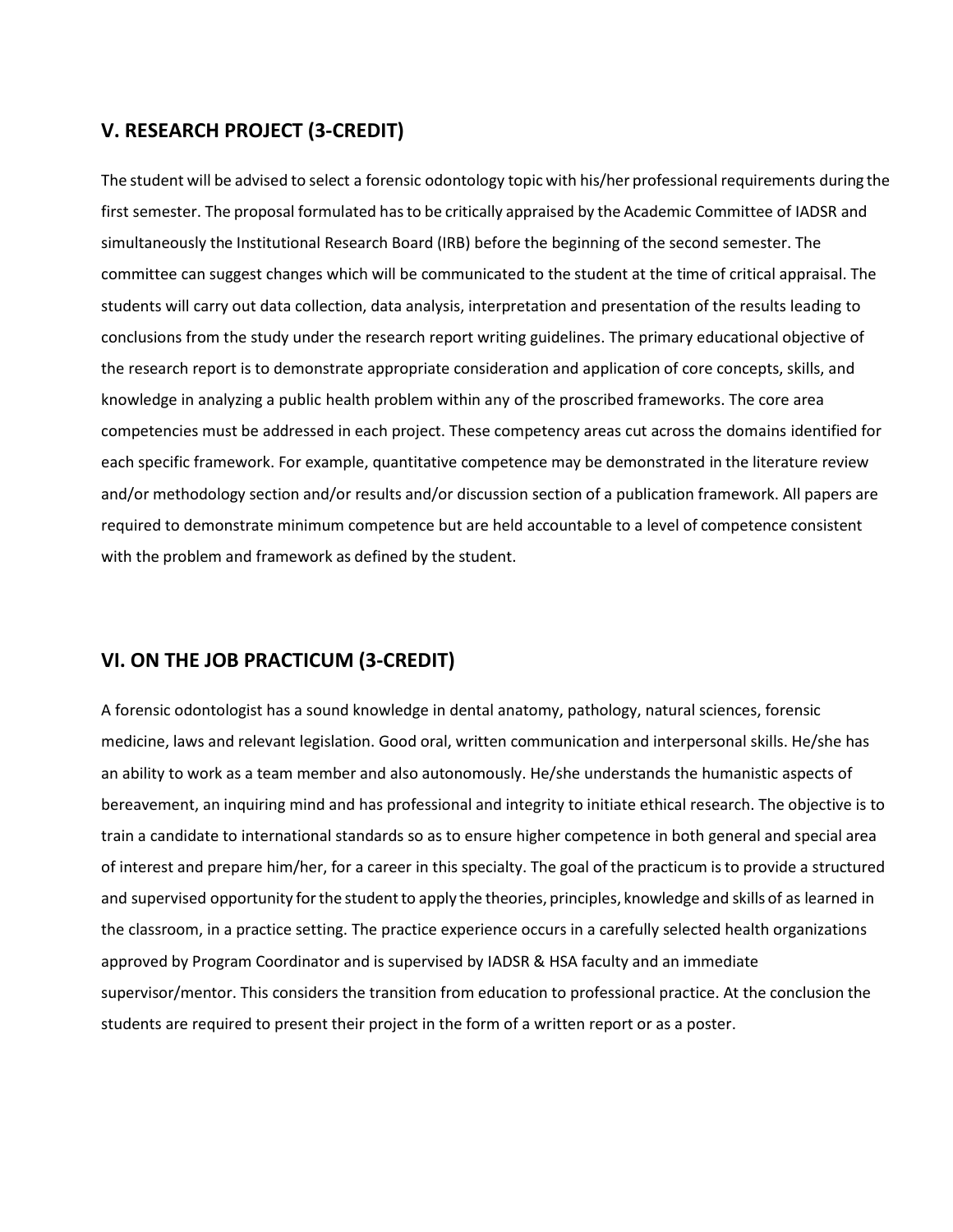## **VII. METHOD OF ASSESSMENT/EXAMINATION, PROCEDURES AND RULES**

Students will be evaluated during each course on the basis of;

#### • **Formative assessment:**

A mix of the tests, end of course examination, class and home assignments, class participation, interactive discussions, practical exercises, field works and/or group works, end of course examination, depending on the course outline (ongoing assessment and feedback for learning)

#### • **Summative assessment**

Based on the end of semester examination papers. Summative assessments are held at end of semesters and comprises of semester examinations paper each.

## **VIII. STUDENT RECRUITMENT AND ADMISSIONS**

Strict merit-based criteria with absolute transparency will be followed to select its students for the DDPH program.

#### • **ELIGIBILITY CRITERIA**

- o *BASIC QUALIFICATIONS*
	- **BDS (Bachelor of Dental Surgery)**
	- MBBS (Bachelor of Medicine & Bachelor of Surgery)
- o *WORK EXPERIENCE*

The candidate should preferably have one years of full-time work experience (in the case of dental and medical doctors, after the house job) in public health-related fieldsin either the private sector or the public sector, including the armed forces. For students performing extra-ordinary during viva/interviews, the experience can be waived off by the admissioncommittee.

o *AGE LIMIT*

There are no Age restrictions for admission in this Program.